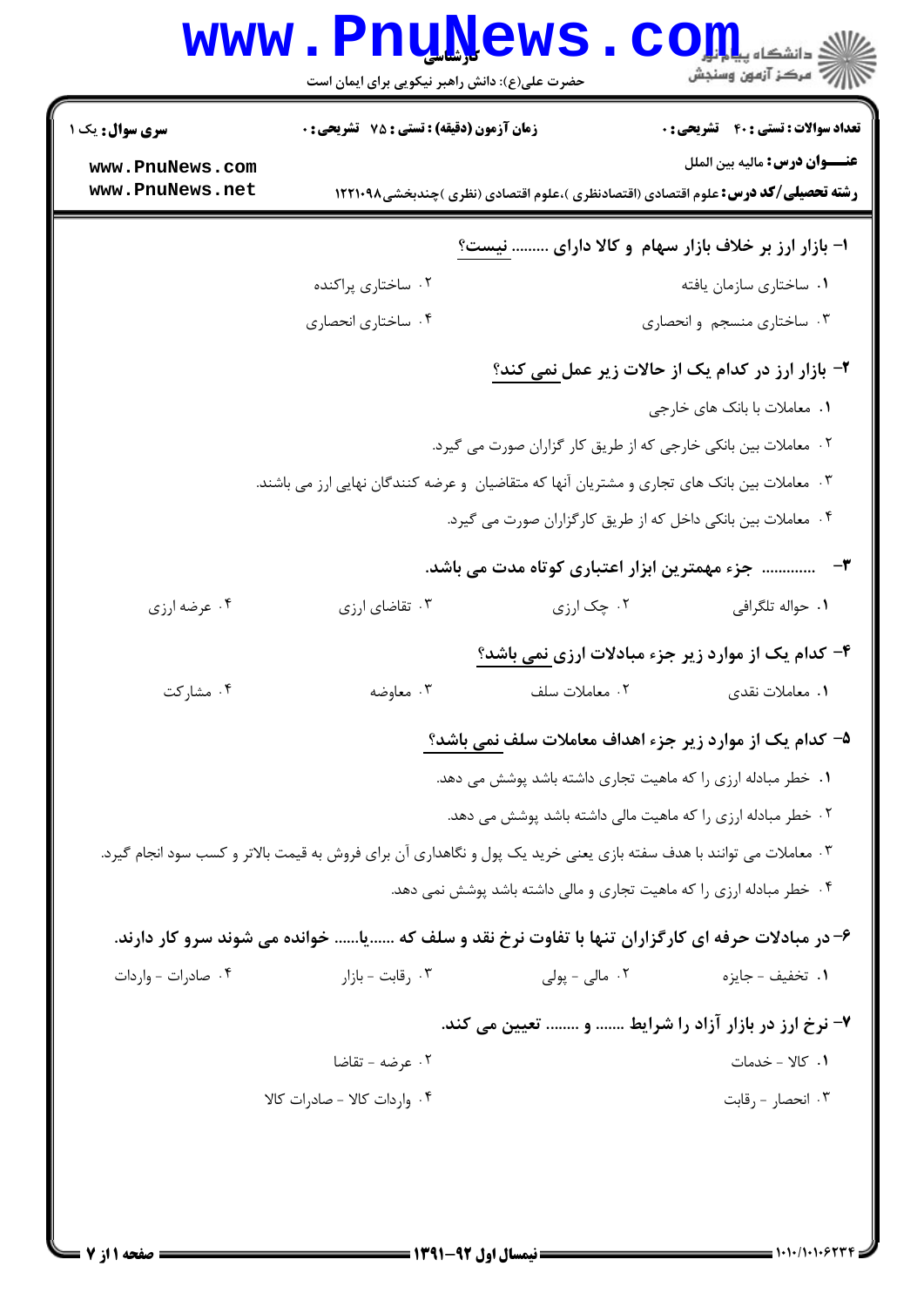|                                                                                          | <b>WWW.PNUI</b><br>حضرت علی(ع): دانش راهبر نیکویی برای ایمان است | <b>EWP</b>                                                                               | دانشگاه پیا <mark>م ایر</mark><br>أأأ مركز آزمون وسنجش |
|------------------------------------------------------------------------------------------|------------------------------------------------------------------|------------------------------------------------------------------------------------------|--------------------------------------------------------|
| <b>سری سوال :</b> ۱ یک                                                                   | زمان آزمون (دقیقه) : تستی : 75 ٪ تشریحی : 0                      |                                                                                          | <b>تعداد سوالات : تستی : 40 - تشریحی : 0</b>           |
| www.PnuNews.com<br>www.PnuNews.net                                                       |                                                                  | <b>رشته تحصیلی/کد درس:</b> علوم اقتصادی (اقتصادنظری )،علوم اقتصادی (نظری )چندبخشی1۲۲۱۰۹۸ | <b>عنــــوان درس:</b> ماليه بين الملل                  |
| ۸– مهمترین متغیر های اقتصاد کلان که بر عرضه وتقاضای کالا و خدمات اثر می گذارند کدام است؟ |                                                                  |                                                                                          |                                                        |
|                                                                                          |                                                                  |                                                                                          | ۰۱ نسبت قیمت کالاهای داخلی و سطح درآمد حقیقی           |
|                                                                                          |                                                                  |                                                                                          | ۰۲ نسبت قیمت کالاهای خارجی و سطح اشتغال                |
|                                                                                          |                                                                  | ۰۳ نسبت قیمت کالاهای داخلی به خارجی و سطح درآمد حقیقی                                    |                                                        |
|                                                                                          |                                                                  |                                                                                          | ۰۴ نسبت قیمت خدمات داخلی و سطح در آمد واردات           |
|                                                                                          |                                                                  | ۹- کششهای منحنی های عرضه و تقاضا برای ارز مشخص کننده کدام رابطه نمی باشد؟                |                                                        |
|                                                                                          | ۰۲ درصد تغییرات در نرخ ارز                                       |                                                                                          | ٠١ درصد تغيرات مقدار ارز مورد تقاضا                    |
|                                                                                          | ۰۴ درصد تغیرات قیمت ارز مورد عرضه                                |                                                                                          | ۰۳ درصد تغیرات مقدار ارز مورد عرضه                     |
| . خود را تجربه می                                                                        |                                                                  | +۱- کشوری که نرخ تورم در آن پایین است با فرض ثابت بودن بقیه عوامل در بازار های ارز       | كند.                                                   |
| ۰۴ مازاد تراز خارجی                                                                      | ۰۳ کسری تراز خارجی                                               | ۰۲ کاهش ارزش پول                                                                         | ٠١ افزايش ارزش پول                                     |
|                                                                                          |                                                                  |                                                                                          | 11- کشش های عرضه و تقاضا برای ارز:                     |
|                                                                                          |                                                                  |                                                                                          | ۰۱ درصد تغییر در مقدار ارز تقسیم بر درصد تغییر نرخ ارز |
|                                                                                          |                                                                  | ۰۲ درصد تغییر در نرخ ارز تقسیم بر درصد تغییر مقدار ارز                                   |                                                        |
|                                                                                          | ۰۳ درصد تغییر در تقاضای ارز تقسیم بر درصد تغییر عرضه ارز         |                                                                                          |                                                        |
|                                                                                          |                                                                  | ۰۴ درصد تغییر در عرضه ارز تقسیم بر درصد تغییر تقاضای ارز                                 |                                                        |
| ۱۲– دولت ها از کدام طریق زیر اقدام به تثبیت نرخ تعادل ارز می نمایند؟                     |                                                                  |                                                                                          |                                                        |
|                                                                                          | ۰۲ افزایش صادرات                                                 |                                                                                          | ٠١ خريد و فروش پول ملي در مقابل پول داخل               |
|                                                                                          | ۰۴ سیاست مالی                                                    |                                                                                          | ۰۳ افزايش واردات                                       |
|                                                                                          |                                                                  | ۱۳-  خرید و فروش همزمان یک پول به منظور کسب سود است.                                     |                                                        |
| ۰۴ اصل بهره                                                                              | ۰۳ سرمایه گزاری                                                  | ۰۲ سفته بازی                                                                             | ۰۱ آربیتراژ                                            |
|                                                                                          |                                                                  |                                                                                          |                                                        |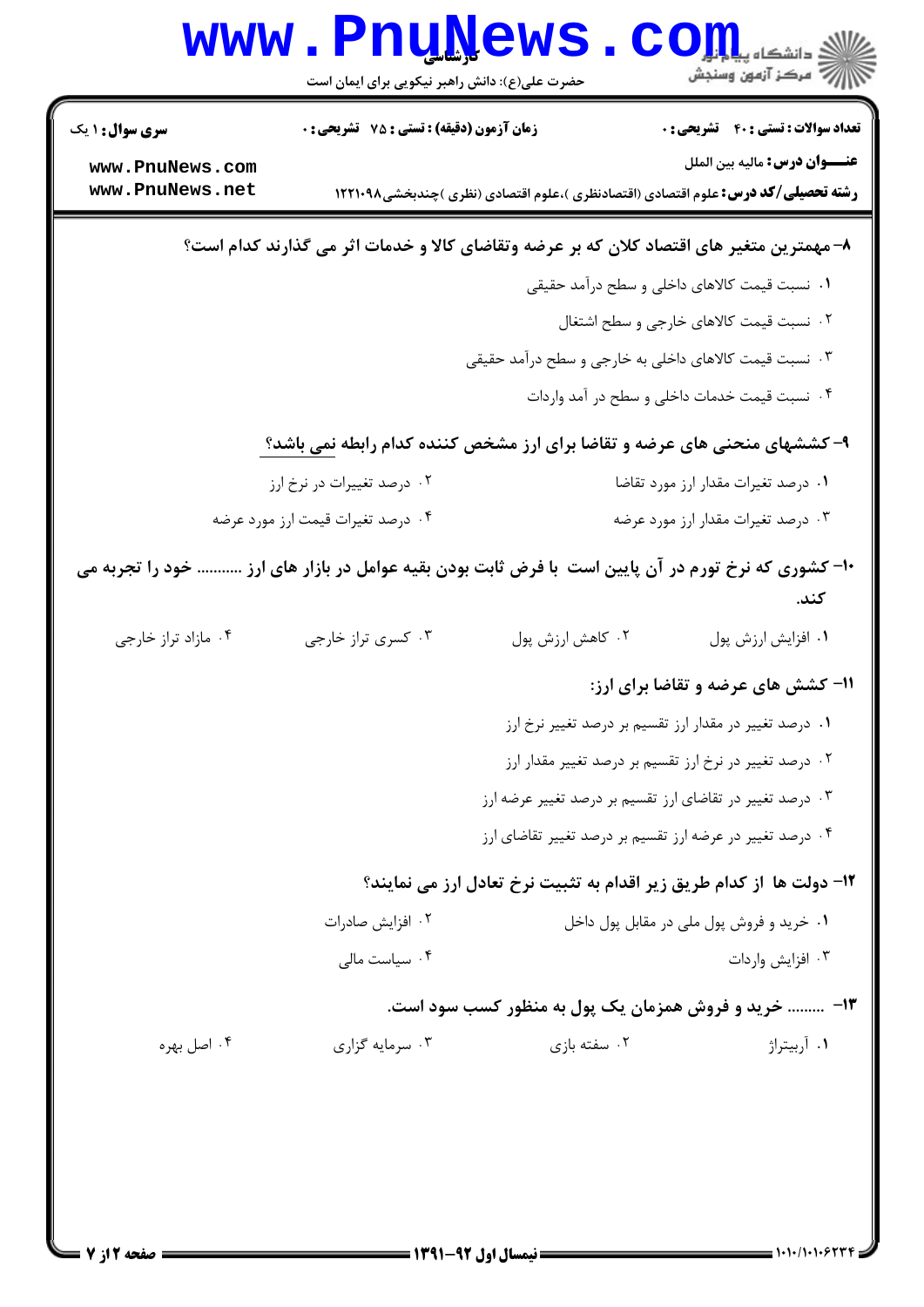| WW. PnuNews. Com                              |  |
|-----------------------------------------------|--|
| حضرت علی(ع): دانش راهبر نیکویی برای ایمان است |  |

**تعداد سوالات : تستي : 40 - تشريحي : 0** زمان آزمون (دقيقه) : تستى : 75 - تشريحي : 0 عنـــوان درس: ماليه بين الملل **رشته تحصیلی/کد درس:** علوم اقتصادی (اقتصادنظری )،علوم اقتصادی (نظری )چندبخشی1۲۲۱۰۹۸ ۱۴- کدام گزینه صحیح مے باشد؟ ٠١ ساده ترين نوع اربيتراژ، اربيتراژ دو جانبه مي باشد. ۲۰ اگر نرخ بهره در دو کشور متفاوت باشد بنفع سرمایه گزارانی است که منابع مالی خود را در کشوری سرمایه گزاری کنند که نرخ بهره در آن پایین تر است ٠٣ كيفيت كالا ها از تفاوت هاى بين اقتصاد داخلى و اقتصاد بين الملل مى باشد. ۰۴ یاهو مسنجر یکی از راههای مبادلات ارزی بین بانک ها تجاری و شعبات آنها که در خارج قرار دارند می باشد. ۱۵- ............. منعکس کننده مبادلات اقتصادی بین ساکنین یک کشور و بقیه نقاط جهان برای فاصله زمانی یکسال است.

- ٠٢ معاملات سلف ۰۱ تراز پرداخت های خارجی
	- ۰۴ سفته بازی ۰۳ کشش منحنی های عرضه و تقاضا برای ارز

۱۶- کدام یک از گزینه های زیر از مشکلات گزارشگری تراز پرداخت های خارجی نمی باشد؟

۰۴ تعیین نرخ ۰۲ ارزشیابی ۰۳ زمان بندی ۰۱ سکونت

### 17- كدام گزينه صحيح مي باشد ؟

- ۰۱ در تراز پرداخت های خارجی معاملات به دو گروه معاملات حساب جاری و معاملات حساب سرمایه تقسیم میشوند.
	- ۰۲ تعیین نرخ ارز از مشکلات تراز پرداختهای خارجی می باشد.
	- ۰۳ دارایی تراز پرداخت های خارجی نشان دهنده نقل و انتقالات بین المللی وام و سرمایه گذاری است.
- ۰۴ کسری تراز پرداختهای خارجی باعث می شود ارزش پول کشور دارای مازاد را نسبت به پول سایر کشورها کاهش دهد.

### ۱۸– کدام یک از گزینه های زیر از ذخایر رسمی شامل دارایی های مالی کشور نمی باشد؟

۰۲ پول های قابل تبدیل ۰۱ ذخایر طلای پولی ۰۴ نرخ ذخیره قانونی ۰۳ حق برداشت مخصوص

#### ۱۹- کدام یک از گزینه های زیر از مکانیزم های تعدیل مکانیزم خودکار می باشد؟

- ۰۲ مکانیزم در آمدی ریکاردو ۰۱ مکانیزم سفته بازی ۰۴ مکانیزم تعدیل در آمد کینزی ۰۳ مکانیزم مالی
- ۲۰- مازاد تراز پرداخت های خارجی به معنی وجود ......... کشور در بازار های ارز می باشد.
- ۰۲ کسری تقاضای پول ۰۴ مازاد تقاضای پول ۰۳ کسری عرضه پول ۰۱ مازاد عرضه يول

<mark>سری سوال :</mark> ۱ یک

www.PnuNews.com www.PnuNews.net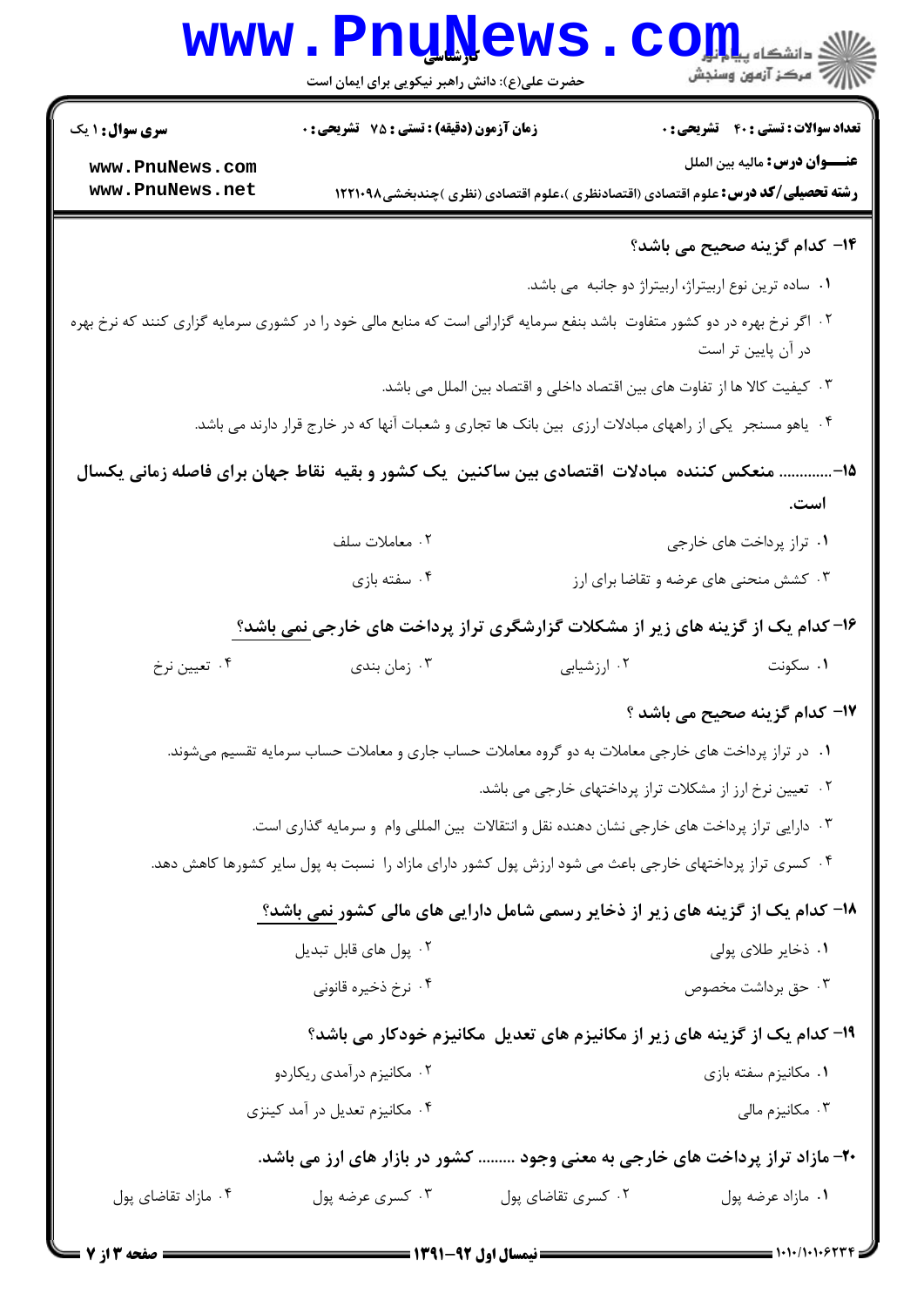| WWW.PnuNews.com |  |
|-----------------|--|
|                 |  |

حضرت علي(ع): دانش راهبر نيكويي براي ايمان است

تعداد سوالات : تستي تشريحي زمان آزمون (دقيقه) : تستي تشريحي سري سوال % \$ ': () : ' &': : :

**عنــــوان درس:** ماليه بين الملل

**[www.PnuNews.com](http://pnunews.com) [www.PnuNews.net](http://www.PnuNews.net)**

#### **۳۱- کدام گزینه صحیح می باشد؟**

- 1. كاهش حجم پول در اثر كسرى مازاد پرداختها سطح عمومى قيمت ها را در كشور افزايش داده باعث افزايش صادرات و واردات مى گر دد.
- ۲ . افزایش حجم پول در اثر مازاد تراز پرداخها سطح عمومی قیمت ها را در کشور کاهش داده باعث کاهش صادرات و واردات می گردد.
- ۳ . هنگامی که تراز پرداخت های خارجی مازاد دارد حجم پول در کشور کاهش و هنگامی که کسری دارد حجم پول در کشور افزایش می يابد.
	- ۴ · کاهش ارزش پول کشور کالاهای خارجی را در کشور گران ساخته باعث کاهش واردات می شود.

**رشته تحصیلی/کد درس:** علوم اقتصادی (اقتصادنظری )،علوم اقتصادی (نظری )چندبخشی1۲۲۱۰۹۸

**۲۲**- کدام عامل زیر باعث می شود نرخ بهره در اقتصاد کاهش یافته و باعث خروج سرمایه از کشور می شود؟

3-( 9 ( 2 L+ > C" 3-( 9 ( 2 L+ > C- \$ . . 3-( 9 )- ( L+ > C- 3-۰۳ کاهش حجم پول در نتیجه کسری تراز پرداختها مستان ۴۰۰

#### ۲۳- کدام یک از گزینه های زیر از روش های مداخله مستقیم دولت برای تعدیل تراز پرداختهای خارجی می باشد؟

| ۰۲ کنترل های استیجاری | ۰۱ کنترل های عملیاتی |
|-----------------------|----------------------|
| ۰۴ کنترل های تجاری    | ۰۳ کنترل های درآمدی  |

۲۴- کدام گزینه صحیح می باشد ؟

- ا . اگر تقاضای خارجیان برای واردات بی کشش باشد در آمد صادراتی افزایش یافته و تراز پرداختهای خارجی دچار کسری می شود.
- <sup>۲</sup> · تعرفه گمر کی حجم واردات را افزایش داده و اگر کشش عرضه صادرات بی نهایت نباشد قیمت پرداختی به تولید کنندگان خارجی را نیز افزایش مے<sub>،</sub> دھد.
	- ۰۳ کمک هزینه صادرات حجم صادرات را کاهش و قیمت پرداختی به وسیله خارجیان را کاهش می دهد.
		- ۰۴ مالیات بر صادرات از کنترل های مالی می باشد.

#### ۲۵- کدام یک از گزینه های زیر از ابزار کنترل تجاری می باشد؟

۰۲ كمك هزينه صادرات و سهميه صادرات %(, -" #I %(, \$ %)= %( )I3 \$ . . ۰۴ سهمیه وارداتی و صادراتی %(, -" #I %(, )I3 . .

#### ۲۶– کدام یک از گزینه های زیر شامل کنترل های پولی نمی باشد؟

| ۰۲ نرخ های ارز چند گانه و پیش پرداخت | ۰۱ کنترل ارز و سپرده      |
|--------------------------------------|---------------------------|
| ۰۴ پیش دریافت و کمک هزینه صادرات     | ۰۳ پیش پرداخت و کنترل ارز |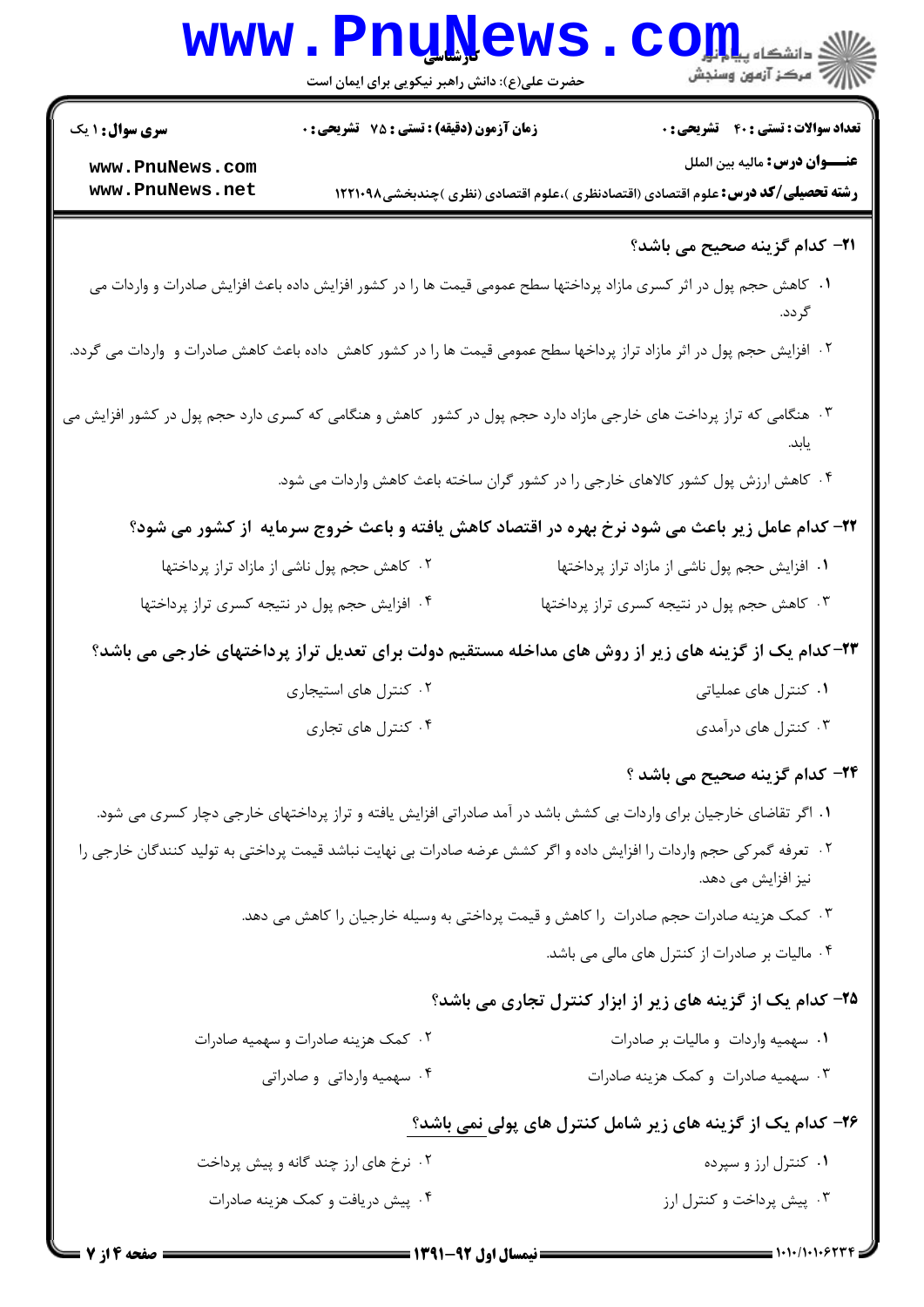# Www.PnuNews.com

| <b>سری سوال : ۱ یک</b> | زمان آزمون (دقیقه) : تستی : 75 لتشریحی : 0                                                                                 | <b>تعداد سوالات : تستی : 40 - تشریحی : 0</b>                                             |
|------------------------|----------------------------------------------------------------------------------------------------------------------------|------------------------------------------------------------------------------------------|
| www.PnuNews.com        |                                                                                                                            | <b>عنـــوان درس:</b> ماليه بين الملل                                                     |
| www.PnuNews.net        |                                                                                                                            | <b>رشته تحصیلی/کد درس:</b> علوم اقتصادی (اقتصادنظری )،علوم اقتصادی (نظری )چندبخشی1۲۲۱۰۹۸ |
|                        |                                                                                                                            | ۲۷- کدام گزینه در مورد سیاست تغییر در ترکیب مخارج صحیح می باشد؟                          |
|                        | ۰۱ در این سیاست دولت می کوشد تا مخارج مصرف کنندگان برای کالاهای خارجی را با مخارج برای کالاهای داخلی جایگزین نماید .       |                                                                                          |
|                        |                                                                                                                            | ۰۲ هدف این سیاست کاهش مصرف کالاهای خارجی و داخلی است.                                    |
|                        | ۰۳ هدف این سیاست افزایش مصرف کالاهای خارجی و افزایش مصرف کالاهای داخلی است .                                               |                                                                                          |
|                        | ۰۴ در این سیاست دولت می کوشد تا مخارج مصرف کنندگان برای کالاهای خارجی را با مخارج برای کالاهای مصرفی جایگزین نماید .       |                                                                                          |
|                        |                                                                                                                            | <b>۲۸- کدام گزینه صحیح می باشد؟</b>                                                      |
|                        | ۱. نرخ بهره پایین  مردم را به نگهداری پول کمتر تشویق میکند چون هزینه فرصت ان کمتر است.                                     |                                                                                          |
|                        | ۰۲ نرخ ارز شناور نظامی است که در ان تعیین ارزش پول به نیروهای عرضه و تقاضا واگذار می شود.                                  |                                                                                          |
|                        | ۰۳ تفاوت در نرخ های بهره بلند مدت ً در دو کشورعامل تعیین کننده مهمی در جریانات سرمایه بین المللی می باشد و در کوتاه مدت بر | نرخ ارز اثر مي گذارد.                                                                    |
|                        |                                                                                                                            | ۰۴ اگر نرخ تورم داخل کمتراز نرخ تورم خارج باشد قدرت خرید پول افزایش می یابد.             |
|                        |                                                                                                                            | <b>۲۹</b> - نرخ بهره:                                                                    |
|                        | ۰۲ معرف هزينه فرصت نگاهداري پول است.                                                                                       | ۰۱ معرف هزينه فرصت نگاهداري طلا است.                                                     |
|                        | ۰۴ معرف هزینه فرصت سیاست پولی و مالی است.                                                                                  | ۰۳ معرف هزينه فرصت نگاهداري كالا و خدمات است.                                            |
|                        | ۳۰– کدام گزینه مهمترین تفاوت بین نظام پایه طلای  قبل از جنگ و نظام شمش طلای بعد از جنگ را بیان می کند؟                     |                                                                                          |
|                        |                                                                                                                            | ۰۱ اثرات پولی جریان طلا خنثی شد.                                                         |
|                        |                                                                                                                            | ۰۲ مکانیزم خودکار تعدیلات تراز پرداختهای خارجی فعال شد و نرخ ارز متغییر اعلام شد.        |
|                        |                                                                                                                            | ۰۳ نوسان نرخ ارز و نرخ بهره متغییر شد.                                                   |
|                        |                                                                                                                            | ۰۴ کنترل حجم پول و نرخ ارز ثابت شد.                                                      |
|                        |                                                                                                                            | ٣١- كدام يك از گزينه هاي زير از اهداف اصلي صندوق بين المللي پول نمي باشد؟                |
|                        | ۰۲ حذف کنترل های ارزی                                                                                                      | ۰۱ ثبات معقول نرخ ارز                                                                    |
|                        | ۰۴ تعادل در بازارهای رقابتی کشورها                                                                                         | ۰۳ هماهنگی ثبات نرخ ارز                                                                  |
|                        |                                                                                                                            |                                                                                          |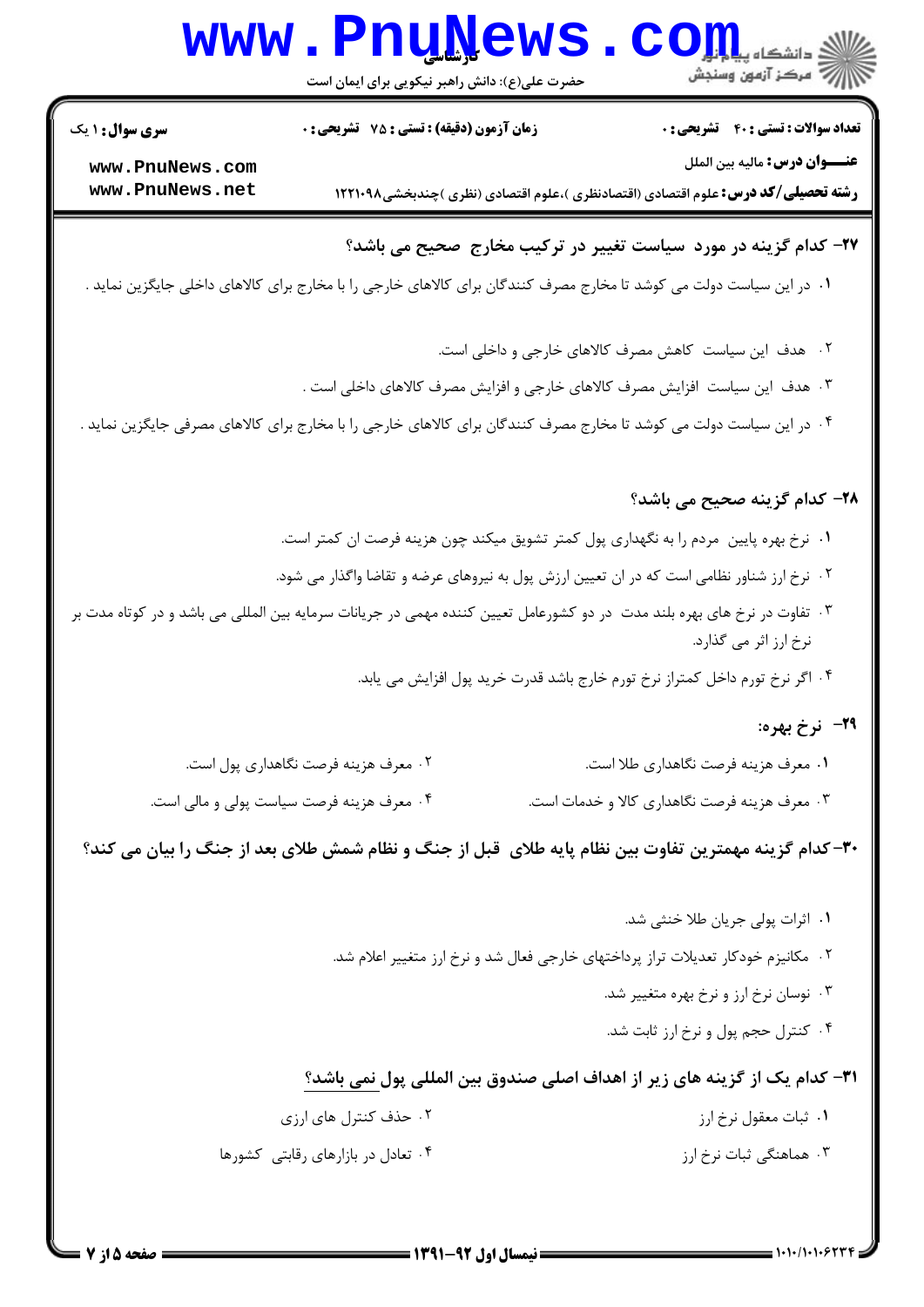| <b>سری سوال : ۱ یک</b>                              | زمان آزمون (دقیقه) : تستی : 75 لتشریحی : 0        |        | <b>تعداد سوالات : تستی : 40 - تشریحی : 0</b>                                                                              |
|-----------------------------------------------------|---------------------------------------------------|--------|---------------------------------------------------------------------------------------------------------------------------|
| www.PnuNews.com<br>www.PnuNews.net                  |                                                   |        | عنـــوان درس: ماليه بين الملل<br><b>رشته تحصیلی/کد درس:</b> علوم اقتصادی (اقتصادنظری )،علوم اقتصادی (نظری )چندبخشی۱۲۲۱۰۹۸ |
|                                                     |                                                   |        |                                                                                                                           |
|                                                     |                                                   |        | ۳۲- پایان دادن به قابلیت تبدیل دلار به طلا از مهمترین اجزای سیاست اقتصادی کدام رئیس جمهور امریکا بود؟                     |
| ۰۴ نیکسون                                           | ۰۳ کندی                                           | ۰۲ بوش | ۰۱ ریگان                                                                                                                  |
|                                                     |                                                   |        | ۳۳– کدام یک از گزینه های زیر از اثرات افزایش قیمت نفت بر اقتصاد جهانی می باشد؟                                            |
|                                                     |                                                   |        | ١.  قيمت محصولات ساخته شده از نفت افزايش يافته و باعث كاهش قيمت ساير كالاها مي شود.                                       |
|                                                     |                                                   |        | ۰۲ تعادل در تراز پرداخت های خارجی کشورهای صنعتی حاصل می گردد.                                                             |
|                                                     |                                                   |        | ۰۳ افزایش قیمت نفت باعث ایجاد مازاد در تراز جاری کشور های وارد کننده نفت وکشور های صنعتی گردید.                           |
|                                                     |                                                   |        | ۰۴ فعالیتهای اقتصادی در کشور های صنعتی وارد کننده نفت کاهش یافت.                                                          |
|                                                     |                                                   |        | ۳۴- کدام الگوی زیر اثر کسری بودجه بر دلار را توضیح می دهد؟                                                                |
|                                                     | ۰۲ الگوی کینز                                     |        | ٠١ الگوى فلمينگ - موندل                                                                                                   |
|                                                     | ۰۴ الگوی مارشال                                   |        | ۰۳ الگوی دیوید ریکاردو                                                                                                    |
|                                                     |                                                   |        | ۳۵– کدام یک از گزینه های زیرازعوامل تقاضا برای ذخایر بین المللی می باشد؟                                                  |
| ۰۲ عدم تعادل در تراز پرداخت های خارجی و صادرات نفتی |                                                   |        | ۰۱ ارزش پولی صادرات نفتی و کالاهای مصرفی                                                                                  |
|                                                     | ۰۴ ارزش پولی مبادلات بین المللی                   |        | ۰۳ تعادل در بازارداخلی و خارجی                                                                                            |
|                                                     |                                                   |        | ۳۶– کدام یک از اثرات عمده افزایش قیمت نفت بر اقتصاد جهانی است؟                                                            |
| ۰۲ افزایش قیمت سایر کالاها و افزایش نرخ های دستمزد  |                                                   |        | ۰۱ مازاد تراز پرداختها در کشورهای وارد کننده نفت                                                                          |
|                                                     | ۰۴ مازاد ترازنامه تجاری کشورهای وارد کننده نفت    |        | ۰۳ افزایش فعالیت ها در کشور های صنعتی وارد کننده نفت                                                                      |
|                                                     |                                                   |        | ۳۷– کدامیک از دلایل اصلی سقوط نظام برتون ودز بوده است؟                                                                    |
|                                                     |                                                   |        | ٠١ كسرى فوق العاده تراز پرداخت هاى خارجى امريكا                                                                           |
|                                                     |                                                   |        | ۰۲ حمایت کشورهای عربی از دلار امریکا                                                                                      |
|                                                     |                                                   |        | ۰۳ اعتماد به توانایی ایالات متحده در تبدیل نرخ ارز                                                                        |
|                                                     |                                                   |        | ۰۴ احتمال کاهش ارزش دلار به علت حجم زیاد دلار های صادراتی                                                                 |
|                                                     |                                                   |        | ۳۸- کدام یک از موارد زیر در بازار نقد برتون ودز مشابه نظام پایه طلا می باشد؟                                              |
|                                                     | ۰۲ ثابت نبودن کامل نرخ های ارز و عملکرد بازار نقد |        | ۰۱ تعیین و حفظ نرخ های ارز                                                                                                |
| ۰۴ متغیربودن کامل نرخ های ارز و عملکرد سفته بازی    |                                                   |        | ۰۳ عملکرد بازار نقد و سفته بازی                                                                                           |